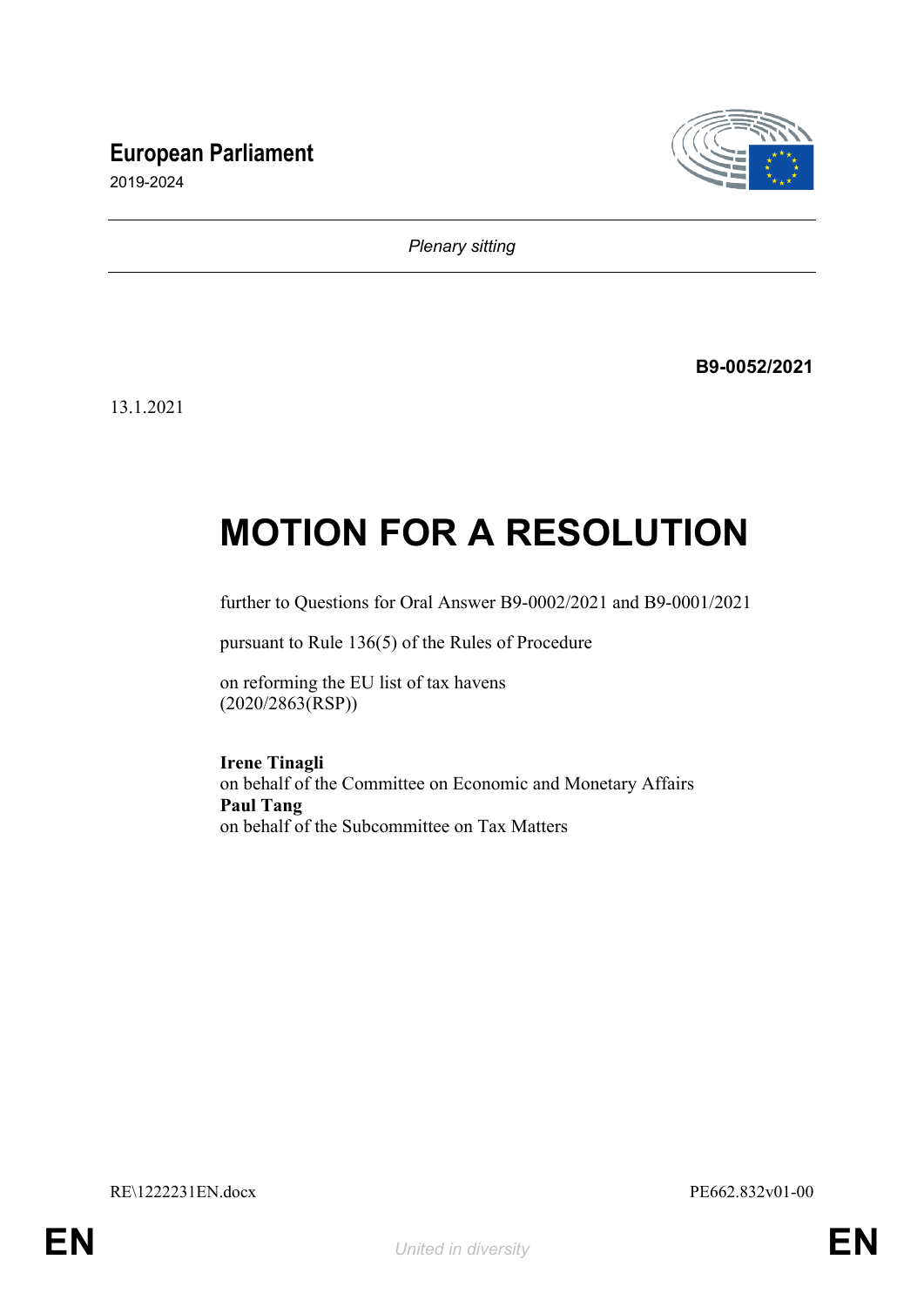#### **B9-0052/2021**

## **European Parliament resolution on reforming the EU list of tax havens (2020/2863(RSP))**

#### *The European Parliament*,

- having regard to the resolution of the Council and the representatives of the governments of the Member States on a code of conduct for business taxation, adopted on 1 December 1997<sup>1</sup> with the objective of curbing harmful tax competition within the European Union,
- having regard to the Commission communication of 17 June 2015 entitled 'A Fair and Efficient Corporate Tax System in the European Union: 5 Key Areas for Action' (COM(2015)0302),
- having regard to the Commission communication of 28 January 2016 on an external strategy for effective taxation (COM(2016)0024),
- having regard to the Council conclusions of 8 March 2016 on the code of conduct on business taxation<sup>2</sup>,
- having regard to the Commission communication of 5 July 2016 on further measures to enhance transparency and the fight against tax evasion and avoidance (COM(2016)0451), which includes an explanation of the EU listing process for noncooperative tax jurisdictions,
- having regard to the Council conclusions of 8 November 2016 on the criteria for and process leading to the establishment of the EU list of non-cooperative jurisdictions for  $\text{tax purposes}^3$ ,
- having regard to the outcome of the Ecofin Council meeting of 5 December 2017<sup>4</sup>,
- having regard to the Council's most recent updates to the EU list of non-cooperative tax jurisdictions of 6 October 2020<sup>5</sup>,
- having regard to the Commission communication of 15 July 2020 entitled 'An Action Plan for Fair and Simple Taxation Supporting the Recovery Strategy' (COM(2020)0312),

<sup>1</sup>Annex I to the Conclusions of the Economic and Financial Affairs (Ecofin) Council meeting of 1 December 1997 concerning taxation policy – Resolution of the Council and the Representatives of the Governments of the Member States, meeting within the Council of 1 December 1997 on a code of conduct for business taxation (OJ C 2, 6.1.1998, p. 1).

<sup>2</sup> [https://www.consilium.europa.eu/en/press/press-releases/2016/03/08/ecofin-conclusions-code-conduct](https://www.consilium.europa.eu/en/press/press-releases/2016/03/08/ecofin-conclusions-code-conduct-business-taxation/)[business-taxation/](https://www.consilium.europa.eu/en/press/press-releases/2016/03/08/ecofin-conclusions-code-conduct-business-taxation/)

<sup>3</sup><https://data.consilium.europa.eu/doc/document/ST-14166-2016-INIT/en/pdf>

<sup>4</sup><https://www.consilium.europa.eu/media/32591/st15305-en17.pdf>

<sup>5</sup> OJ C 331, 7.10.2020, p. 3.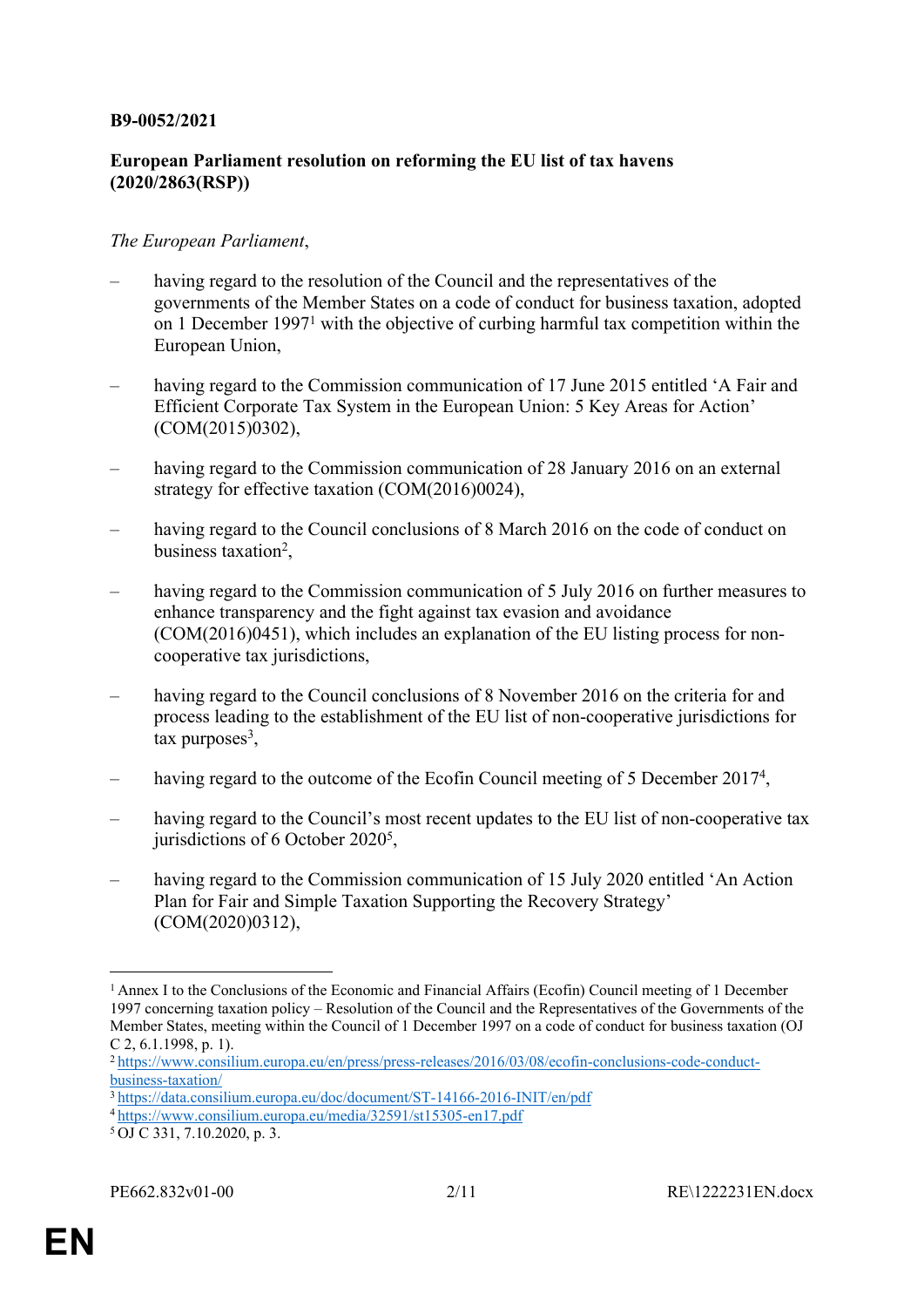- having regard to the Commission communication of 15 July 2020 on tax good governance in the EU and beyond (COM(2020)0313),
- having regard to its TAXE Committee resolution of 25 November 2015 on tax rulings and other measures similar in nature or effect<sup>6</sup>, its TAX2 Committee resolution of 6 July 2016 on tax rulings and other measures similar in nature or effect<sup>7</sup>, and to its TAX3 Committee resolution of 26 March 2019 on financial crimes, tax evasion and tax avoidance<sup>8</sup>,
- having regard to its resolution of 16 December 2015 with recommendations to the Commission on bringing transparency, coordination and convergence to corporate tax policies in the Union<sup>9</sup>,
- having regard to the PANA Committee recommendation of 13 December 2017 to the Council and the Commission following the inquiry into money laundering, tax avoidance and tax evasion $10$ ,
- having regard to the Commission's follow-up to the abovementioned European Parliament resolutions and recommendation<sup>11</sup>,
- having regard to the Commission's proposal on public country-by-country reporting (pCBCR)<sup>12</sup>, as well as to Parliament's resolution of 27 March 2019<sup>13</sup> on that proposal,
- having regard to the Commission study entitled 'The Impact of Tax Planning on Forward-Looking Effective Tax Rates'<sup>14</sup>,
- having regard to the Commission study entitled 'Aggressive tax planning indicators'<sup>15</sup>,

<sup>6</sup>OJ C 366, 27.10.2017, p. 51.

<sup>7</sup>OJ C 101, 16.3.2018, p. 79.

<sup>8</sup>Text adopted, P8\_TA(2019)0240.

<sup>9</sup>OJ C 399, 24.11.2017, p. 74.

<sup>10</sup>OJ C 369, 11.10.2018, p. 132.

<sup>&</sup>lt;sup>11</sup> The joint follow-up to the European Parliament (ECON) resolution with recommendations to the Commission on bringing transparency, coordination and convergence to corporate tax policies in the Union and the European Parliament (TAXE) resolution on tax rulings and other measures similar in nature or effect, adopted by the Commission on 16 March 2016; the follow-up to the European Parliament (TAX2) resolution on tax rulings and other measures similar in nature or effect, adopted by the Commission on 16 November 2016; the follow-up to the European Parliament (PANA) non-legislative resolution of 12 December 2017 on the European Parliament draft recommendation to the Council and the Commission following the inquiry into money laundering, tax avoidance and tax evasion, adopted by the Commission in April 2018; and the follow-up of 27 August 2019 to the European Parliament (TAX3) resolution on financial crimes, tax evasion and tax avoidance.

<sup>&</sup>lt;sup>12</sup> Proposal for a directive of the European Parliament and of the Council of 12 April 2016 amending Directive 2013/34/EU as regards disclosure of income tax information by certain undertakings and branches (COM(2016)0198).

<sup>&</sup>lt;sup>13</sup> European Parliament legislative resolution of 27 March 2019 on the proposal for a directive of the European Parliament and of the Council amending Directive 2013/34/EU as regards disclosure of income tax information by certain undertakings and branches (Texts adopted, P8\_TA(2019)0309).

<sup>&</sup>lt;sup>14</sup> European Commission, 'The Impact of Tax Planning on Forward-Looking Effective Tax Rates', Taxation paper No 64, 25 October 2016.

<sup>&</sup>lt;sup>15</sup> European Commission, 'Aggressive tax planning indicators – Final Report', Taxation paper No 71, 7 March 2018.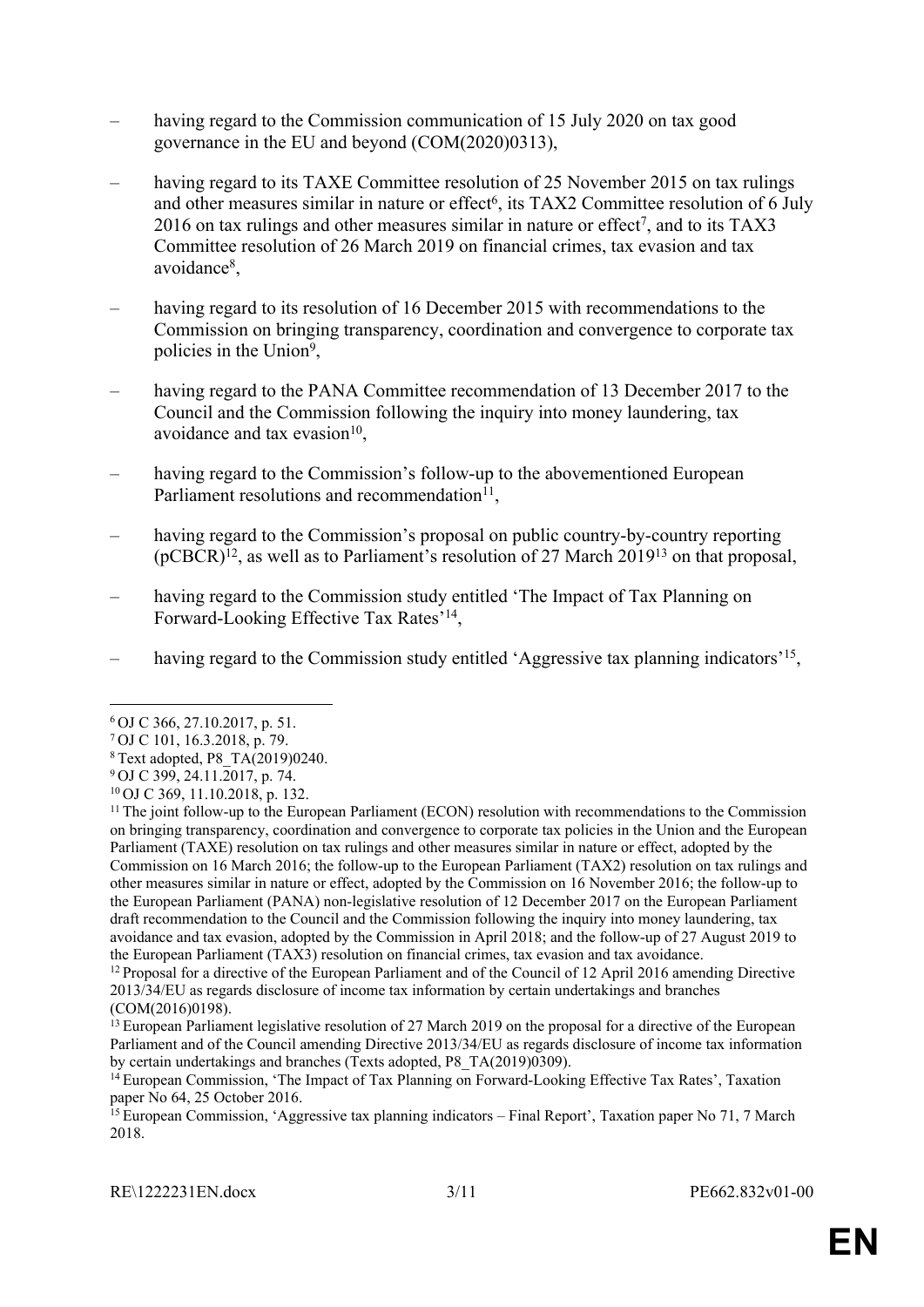- having regard to the study by the European Parliamentary Research Service entitled 'An overview of shell companies in the European Union'<sup>16</sup>,
- having regard to the Commission country reports drawn up as part of its European Semester,
- having regard to the ongoing work of the UN High-Level Panel on International Financial Accountability, Transparency and Integrity,
- having regard to the ongoing work of the OECD/G20 Inclusive Framework on Base Erosion and Profit Shifting (BEPS) on the tax challenges arising from digitalisation,
- having regard to the Agreement on the Withdrawal of the United Kingdom of Great Britain and Northern Ireland from the European Union and the European Atomic Energy Community<sup>17</sup>,
- having regard to the questions to the Commission and to the Council on reforming the EU list of tax havens (O-000082/2020 – B9-0002/2021 and O-000081/2020 – B9-0001/2021),
- having regard to Rules 136(5) and 132(2) of its Rules of Procedure,
- having regard to the motion for a resolution of the Committee on Economic and Monetary Affairs, prepared with the assistance of the Subcommittee on Tax Matters,
- A. whereas the existence of non-cooperative jurisdictions for tax purposes results in dramatic financial losses to EU Member States, which drains resources from national budgets and hampers governments' capacity; whereas the cost of corporate tax avoidance is currently estimated at USD 500 billion per year<sup>18</sup>; whereas this reduction in tax income is especially problematic in the context of the recovery from the sanitary, social and economic crisis caused by the COVID-19 pandemic and for the financing of the green transition;
- B. whereas according to the Eurobarometer survey of Autumn 2016, 86 % of EU citizens are in favour of tougher rules on tax avoidance and tax havens<sup>19</sup>;
- C. whereas the Union adopted its first list of non-cooperative jurisdictions for tax purposes ('the list') on 5 December 2017; whereas that list included 17 non-EU countries or territories; whereas the Union has revised the list 12 times;
- D. whereas 95 jurisdictions have been assessed against the three criteria set out in the Council conclusions of 8 November 2016, namely tax transparency, fair taxation and

<sup>&</sup>lt;sup>16</sup> Kiendl Krišto I. and Thirion E., 'An overview of shell companies in the European Union', European Parliamentary Research Service, October 2018.

<sup>17</sup>OJ C 384 I, 12.11.2019, p. 1

<sup>18</sup>Cobham and Janský (2018);<https://onlinelibrary.wiley.com/doi/full/10.1002/jid.3348> 19 [https://op.europa.eu/en/publication-detail/-/publication/51abaf14-6b6e-11e7-b2f2-01aa75ed71a1/language](https://op.europa.eu/en/publication-detail/-/publication/51abaf14-6b6e-11e7-b2f2-01aa75ed71a1/language-en/format-PDF)[en/format-PDF](https://op.europa.eu/en/publication-detail/-/publication/51abaf14-6b6e-11e7-b2f2-01aa75ed71a1/language-en/format-PDF)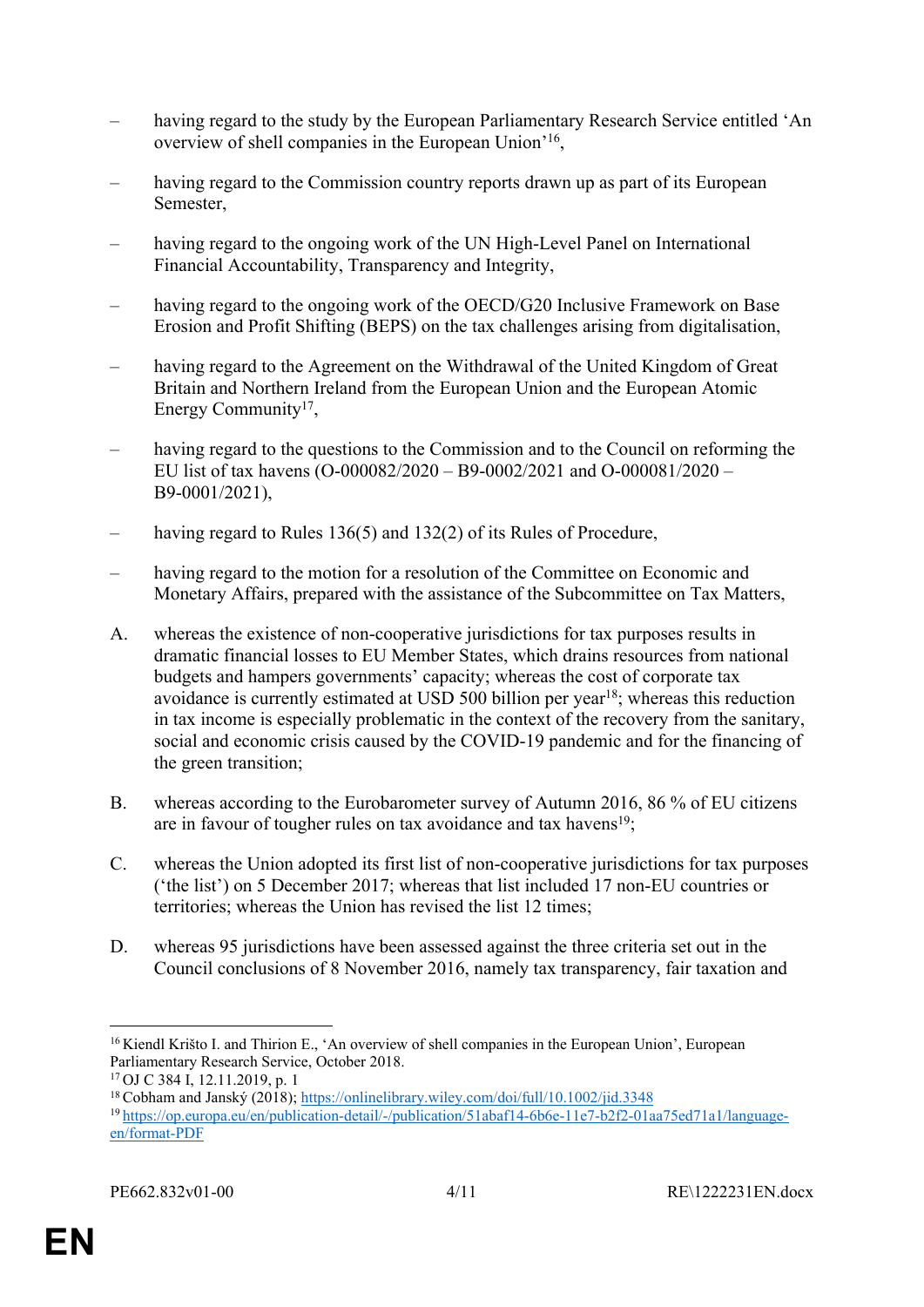implementation of the OECD BEPS minimum standards;

- E. whereas over 135 countries and jurisdictions are collaborating on the implementation of the BEPS action plan, partly motivated by the risk of being included on the EU list of non-cooperative jurisdictions; whereas in the listing process nearly 40 countries were asked to reform more than 120 harmful tax practices;
- F. whereas the State of Tax Justice 2020 report found that a mere 2 % of global tax losses were caused by jurisdictions on the EU list; whereas the Cayman Islands were found to be the jurisdiction responsible for the most global tax losses, costing others over USD 70 billion a year, or 16.5 % of the total tax losses;
- G. whereas the Council last revised the list on 6 October 2020, removing the Cayman Islands and Oman and adding Barbados and Anguilla; whereas the Cayman Islands still have no corporate income tax and are one of the top 10 destinations for phantom investments according to the International Monetary Fund  $(MF)^{20}$ , which raises questions about transparency and about a possible preferential approach to some countries;
- H. whereas the EU list of non-cooperative jurisdictions currently consists of American Samoa, Anguilla, Barbados, Fiji, Guam, Palau, Panama, Samoa, the Seychelles, Trinidad and Tobago, the US Virgin Islands and Vanuatu;
- I. whereas several other jurisdictions have made commitments to implementing good tax governance principles with regard to either transparency or fair taxation criteria;
- J. whereas public access to documents and the work of the Code of Conduct Group on Business Taxation remains limited, notably in relation to the EU listing process; whereas the European Ombudsman has a mandate to look into the EU institutions' application of the EU's rules on public access to documents (Regulation (EC) No 1049/2001) and notably the power to inspect all EU documents, whether confidential or not, and can issue recommendations as to whether or not they should be published;
- K. whereas in its communication on tax good governance in the EU and beyond, the Commission highlighted the need to reform the Code of Conduct for Business Taxation and to review the list:
- L. whereas using the most conservative apportionment formula, the EU has the highest losses globally as a result of profit shifting to tax havens and is estimated to lose about 20 % of its corporate tax revenue every year<sup>21</sup>;
- 1. Recognises the positive impact that the list has already had, but regrets that it does not live up to its full potential as jurisdictions currently on the list cover less than 2 % of worldwide tax revenue losses, making the list confusing and ineffective<sup>22</sup>; seeks to strengthen the list through increased transparency and consistency, stricter and more

<sup>20</sup><https://www.imf.org/external/pubs/ft/fandd/2019/09/the-rise-of-phantom-FDI-in-tax-havens-damgaard.htm>

<sup>21</sup>Tørsløv, Wier and Zucman (2020); <http://gabriel-zucman.eu/files/TWZ2020.pdf>

<sup>22</sup> <https://www.taxjustice.net/reports/the-state-of-tax-justice-2020/>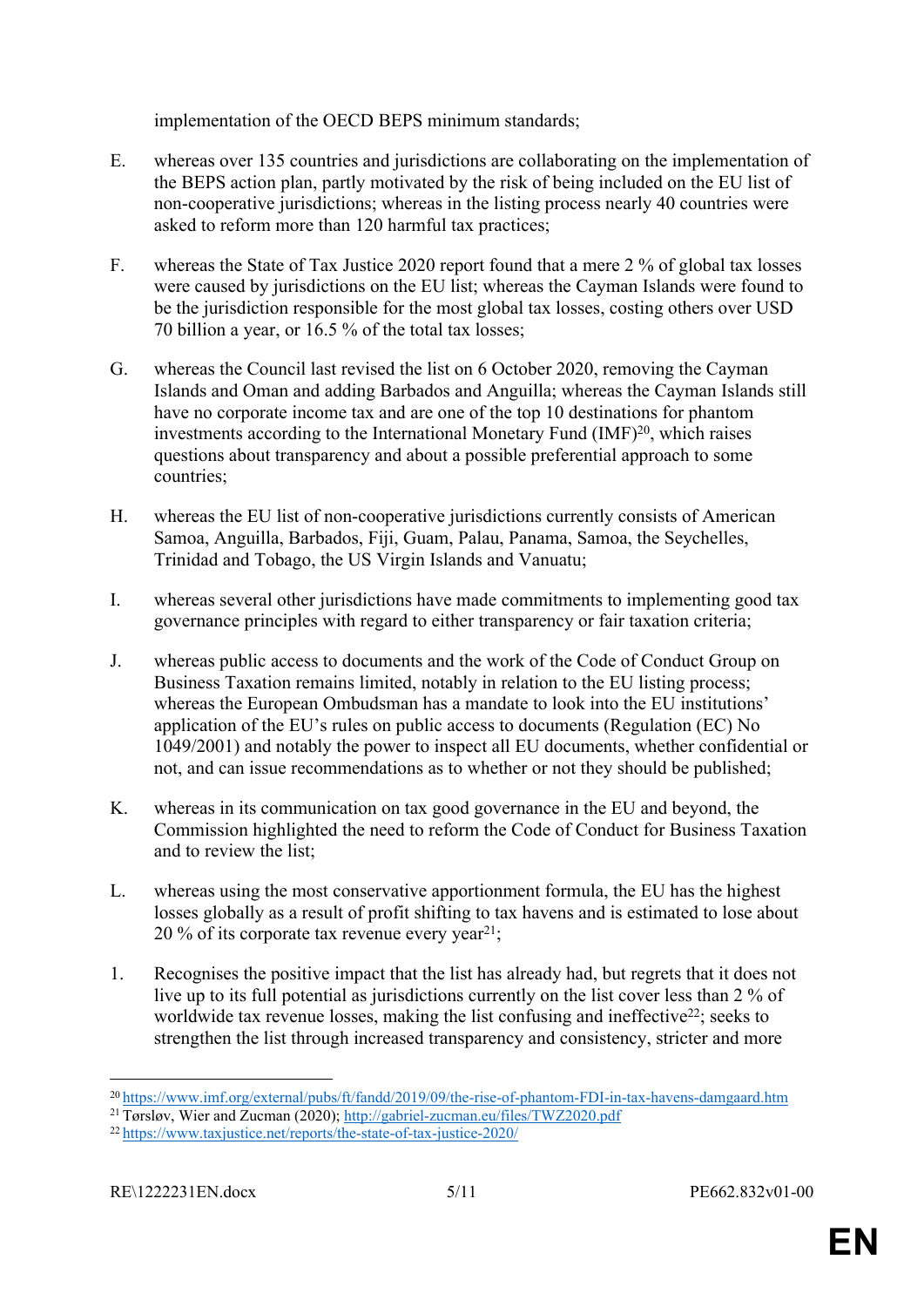impartial listing criteria, and stronger defensive measures against tax avoidance; deplores the removal of countries with a clear record of promoting BEPS, such as the Cayman Islands, from the list; regrets the insufficient explanation provided to the general public despite European public opinion supporting tighter rules on tax havens;

#### *Governance and transparency of the EU list of non-cooperative tax jurisdictions*

- 2. Observes that the initial listing process was proposed by the Commission in both its communication on an external strategy for effective taxation and its communication on further measures to enhance transparency and the fight against tax evasion; notes that the Code of Conduct Group, mainly through its subgroup on third parties, has been tasked with carrying out the preparatory work for the establishment of the list, despite the fact that this was not in the original mandate of the group; questions the ability and suitability of such an informal grouping to carry out this mission;
- 3. Considers that the EU list needs to be reformed at EU level; recommends that its process be formalised, notably via a legally binding instrument; demands that the Council task the Commission, with the support of Member States and with the appropriate involvement of the European Parliament, with the assessment of third jurisdictions on the basis of clear and transparent criteria, as well as with making a listing proposal to the Council that should be released publicly before the Council formally adopts the list and its revisions; calls on the Council to grant Parliament an observer role at the Code of Conduct Group discussions; believes that such changes would ensure the impartiality, objectivity and accountability of the listing process;
- 4. Highlights the importance of transparency in the listing process so as to allow for public scrutiny and increase the democratic accountability of decision-makers; seeks full transparency regarding the position of Member States; calls on the Code of Conduct Group, therefore, to disclose the participating authorities, topics of discussion, technical assessments, minutes or summaries and conclusions adopted; considers that to improve accountability and transparency, sources of data for the screening of jurisdictions should be made easily accessible when available to the public; considers that the methodology for assessing third-country regimes should be refined and fully disclosed; invites the Code of Conduct Group to systematically release a comprehensive summary of its interactions with third countries, the subject matter discussed and the commitments made by third countries during each step of the assessment process;
- 5. Notes that the lack of transparency may lead to decisions being misinterpreted and risks undermining public trust in the listing process, particularly when the outcome of the EU list differs from the lists of tax havens created in a transparent manner by third parties; recalls the initial list compiling Member State lists, as referred to by the Commission in its communication entitled 'A Fair and Efficient Corporate Tax System in the European Union: 5 Key Areas for Action' and which contained 30 jurisdictions listed by 10 or more Member States;
- 6. Welcomes the steps already taken with regard to transparency, such as the publication of biannual progress reports and the release of certain letters sent to third-country jurisdictions; calls for the letters sent by the Council to third jurisdictions that are not yet compliant with EU listing criteria to include a demand to publish all correspondence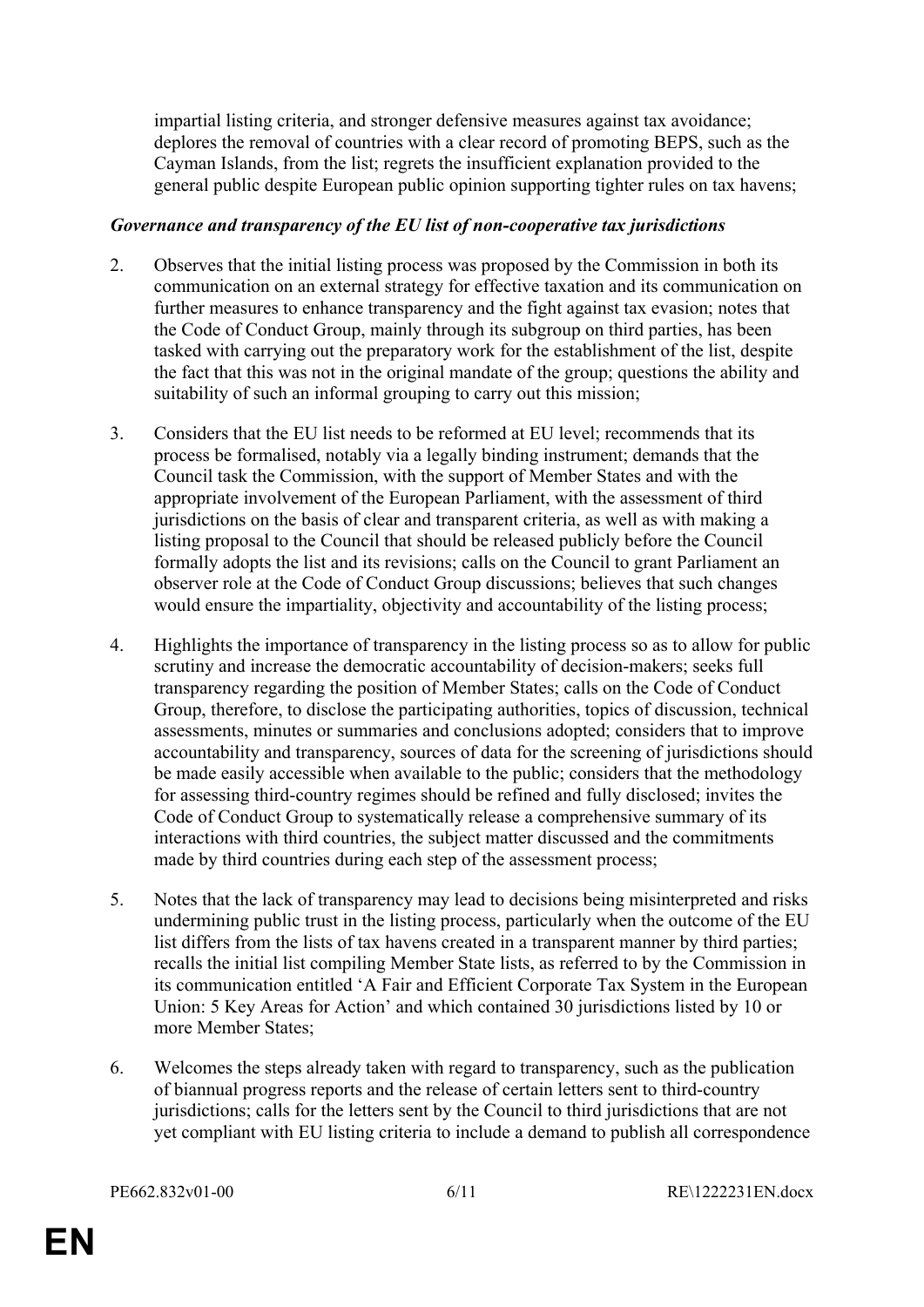with the EU and to consider any response in the negative as a lack of cooperation from the jurisdiction concerned; regrets that these documents are only accessible upon finalisation of the assessment process; calls for all letters and commitments made by third jurisdictions to be made publicly available as soon as they are received; calls for the public information to be made available on a user-friendly platform;

- 7. Calls for a regular exchange between the Chair of the Code of Conduct Group and Parliament, including at least one formal appearance at a public hearing per year;
- 8. Underlines that Parliament's role in relation to the Code of Conduct Group should be formalised, including with regard to governance and the criteria of the listing process, such as through an opinion-giving process;
- 9. Notes that the EU listing process concerns only third countries; notes that the influence of the Union in tackling tax evasion and harmful tax practices worldwide depends on the example it sets at home; highlights the need for consistency between the listing criteria and the criteria for harmful tax practices within the EU; recalls the statement made by the Chair of the Code of Conduct Group during the TAX3 Committee hearing of 10 October 2018 about the possibility of screening Member States against the same criteria set for the EU list in the context of the revision of the mandate of the Code of Conduct Group; notes that one Member State has received a partially compliant rating on its compliance with the international standard on transparency and the exchange of information on request (EOIR) by the Global Forum on Transparency and Exchange of Information for Tax Purposes (Global Forum)<sup>23</sup> and observes that third countries are listed by the Council in the event of such a rating<sup>24</sup>; underlines in this regard that some Member States have regularly received country-specific recommendations on the need to address aggressive tax planning<sup>25</sup>; highlights that the Commission acknowledges that some of the aforementioned Member States have taken measures to improve their tax systems to address the Commission's criticisms, but notes that the Commission still indicates that tax rules are currently facilitating aggressive tax planning in those Member States; reiterates its call, issued in the TAX3 resolution, on the Commission and the Council to follow up on the country-specific recommendations issued to the Member States concerned until substantial tax reforms are implemented and to propose actions where and when the need arises, but to regard, in the meantime, at least those Member States as EU tax havens; looks forward to these governments addressing the concerns and reducing tax avoidance throughout their jurisdictions; commits to regularly evaluating any initiatives taken by governments to follow such recommendations and to propose actions where and when the need arises;
- 10. Recalls that the procedure laid down in Article 116 of the Treaty on the Functioning of the European Union (TFEU), under which Parliament and the Council act in accordance with the ordinary legislative procedure, should be applied when harmful tax practices

<sup>23</sup> [https://www.oecd.org/tax/exchange-of-tax-information/global-forum-reveals-compliance-ratings-from-new](https://www.oecd.org/tax/exchange-of-tax-information/global-forum-reveals-compliance-ratings-from-new-peer-review-assessments-for-anguilla-chile-china-gibraltar-greece-korea-malta-papua-new-guinea-and-uruguay.htm)[peer-review-assessments-for-anguilla-chile-china-gibraltar-greece-korea-malta-papua-new-guinea-and](https://www.oecd.org/tax/exchange-of-tax-information/global-forum-reveals-compliance-ratings-from-new-peer-review-assessments-for-anguilla-chile-china-gibraltar-greece-korea-malta-papua-new-guinea-and-uruguay.htm)[uruguay.htm](https://www.oecd.org/tax/exchange-of-tax-information/global-forum-reveals-compliance-ratings-from-new-peer-review-assessments-for-anguilla-chile-china-gibraltar-greece-korea-malta-papua-new-guinea-and-uruguay.htm)

 $24$  OJ C 331, 7.10.2020, p. 3.

<sup>25</sup> [https://ec.europa.eu/info/publications/2020-european-semester-country-specific-recommendations](https://ec.europa.eu/info/publications/2020-european-semester-country-specific-recommendations-commission-recommendations_en)[commission-recommendations\\_en](https://ec.europa.eu/info/publications/2020-european-semester-country-specific-recommendations-commission-recommendations_en)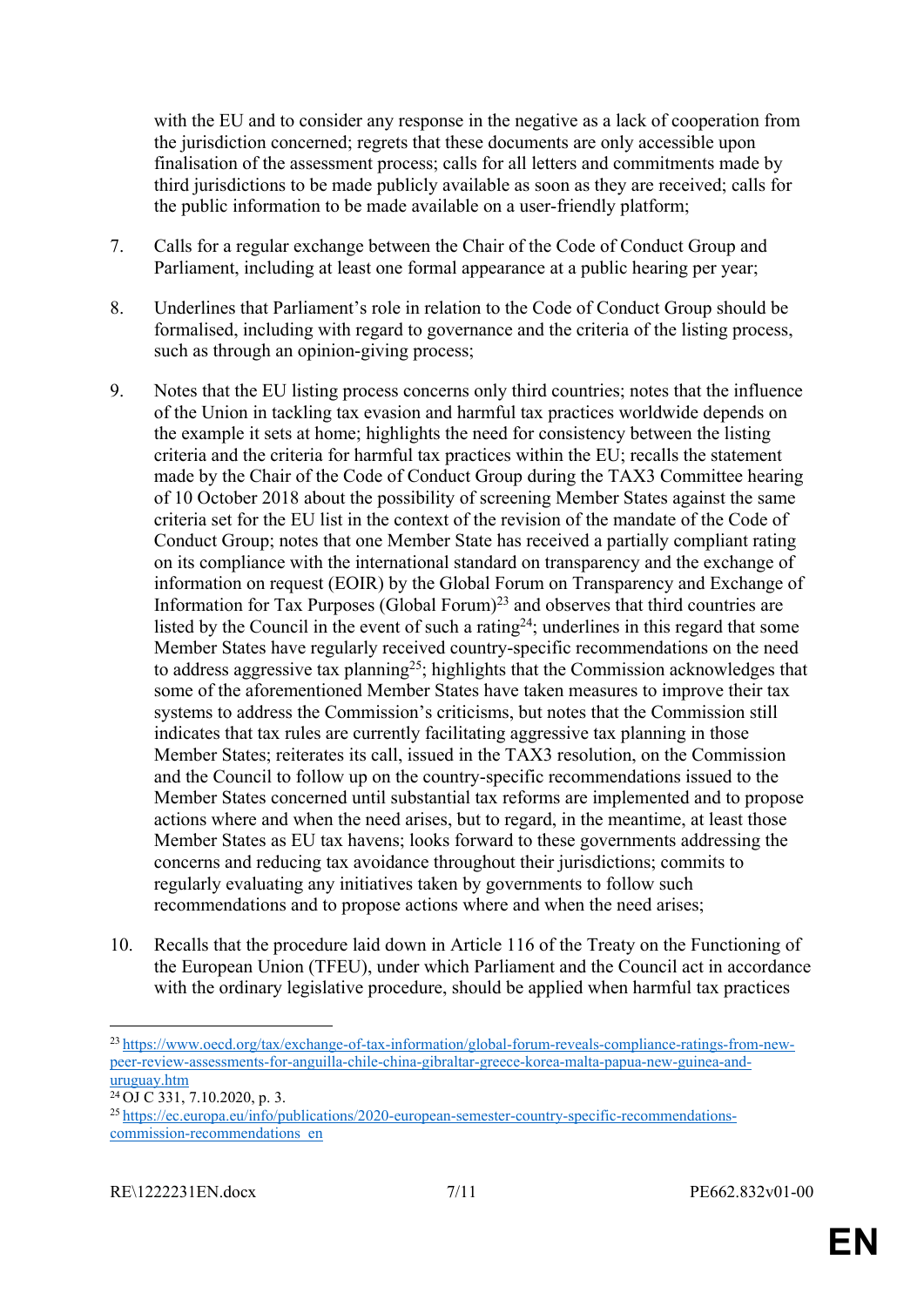lead to market distortion within the Union;

11. Invites the Code of Conduct Group to increase the inclusiveness and external acceptance of the process by consulting developing countries and civil society organisations; suggests that a working group or a consultative body be set up with non-EU countries, in particular developing countries, members of civil society and experts, so as to facilitate dialogue on the decisions made;

## *Updating the EU listing criteria in order to adapt them to current and future challenges*

- 12. Reiterates the importance of the list's transparency criterion; calls for clarity on the forthcoming transparency criterion with regard to ultimate beneficial ownership (UBO), in line with the 5th Anti-Money Laundering Directive; notes the unequal playing field between countries adhering to the OECD Common Reporting Standard and the US Foreign Account Tax Compliance Act (FATCA); considers, therefore, that the lack of reciprocity of the US FATCA should be examined under the transparency criterion;
- 13. Considers that the fair taxation criterion should not be limited to the preferential nature of tax measures, but should look at broad tax exemptions and transfer pricing mismatches; recalls that the current listing process for third countries does not include a standalone criterion on 0 % or very low tax rates; calls on the Commission and the Code of Conduct Group to include in the assessment tax measures leading to low levels of taxation in line with the ongoing negotiations on Pillar II of the OECD/G20 Inclusive Framework, particularly as regards minimum taxation; calls on the Commission and the Council to propose a minimum effective level of taxation that would constitute a standalone criterion for the EU list;
- 14. Calls on the Commission to consider the benefits of adopting an initiative similar to Pillar II of the Inclusive Framework for the EU listing criteria, in the event that there is no political consensus at OECD level on the implementation of those measures by the end of 2021;
- 15. Notes that some of the most harmful third jurisdictions, including the Cayman Islands and Bermuda, were removed from the list upon their introduction of very minimal substance criteria and weak enforcement measures; highlights that such decisions may raise questions regarding the authenticity of specific activities and the impartiality of the decision-making process, and undermine public trust; calls for the strengthening of the screening criteria, including substance requirements based on a formulaic approach, as well as proportionality requirements and their monitoring, to increase the effectiveness of the list and its ability to meet new challenges posed by the digitalisation of the economy; calls on the Council to include the automatic listing of third jurisdictions with a 0 % corporate tax rate or with no taxes on companies' profits as a standalone criterion; notes with concern that third countries may repeal non-compliant tax regimes but substitute them with new ones that are potentially harmful to the EU; recalls the importance of public country-by-country reporting information in order to monitor the substance requirements;
- 16. Stresses the importance of BEPS minimum standards in the screening of third countries, in particular Actions 5, 6, 13 and 14; stresses the importance of identifying other BEPS standards to be included as listing criteria;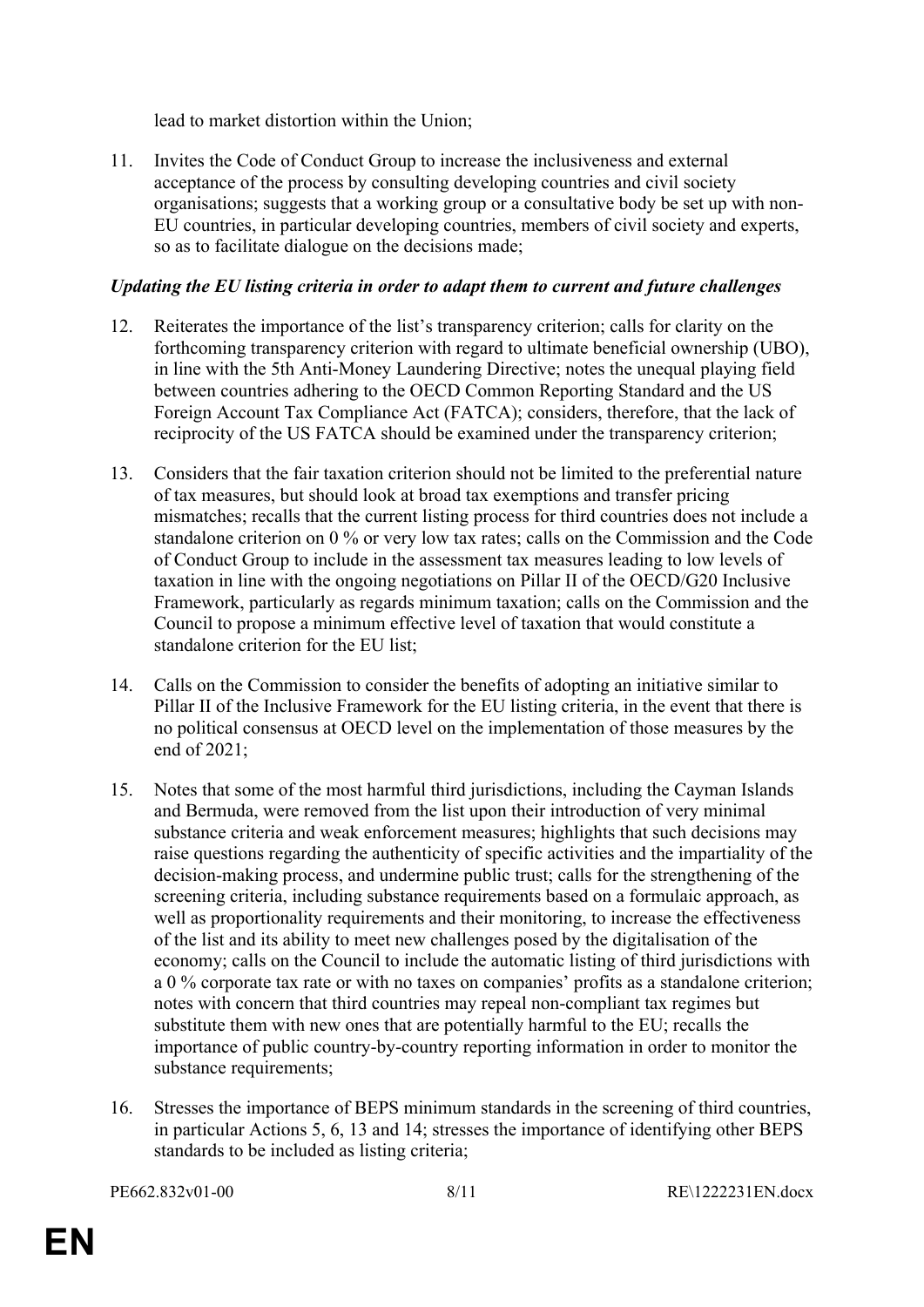- 17. Supports the broadening of the geographical scope of the EU list, while taking into account the position of least-developed countries; underlines that the fact that some developing countries might lack the resources to swiftly implement newly agreed tax standards should be systematically considered in future assessments; urges the Council, therefore, not to consider development aid cuts that would have a direct impact on the ultimate aid beneficiaries as countermeasures; notes, however, that countries with financial centres of a significant size should not enjoy similar levels of tolerance;
- 18. Notes that there is significant divergence between the EU list of non-cooperative jurisdictions and its national equivalents; notes the Commission's ambition to better align the national lists with the EU list; calls for the upward convergence and harmonisation of criteria to ensure higher standards and coherence;
- 19. Welcomes the Commission's suggestion to take into account, when screening tax jurisdictions, the methodology developed for the identification of high-risk third countries for the purpose of combating money laundering and terrorist financing, to ensure that the two listing processes are mutually reinforcing;
- 20. Notes the efforts to establish a level playing field following the departure of the United Kingdom of Great Britain and Northern Ireland from the European Union; calls for a thorough assessment of said jurisdictions, including continued assessment of the UK's overseas territories and Crown dependencies, in accordance with the standards set by the Code of Conduct Group; highlights that a future relationship between the EU and the UK should be based on mutual values and geared towards common prosperity, which automatically excludes aggressive tax competition;
- 21. Emphasises that the UK should be screened under the EU listing criteria upon completion of its withdrawal from the EU; calls for an equal and impartial assessment of the EU's major trading partners; calls, in particular, for a clear assessment of the US as regards the transparency criteria;

#### *Coordination of defensive measures*

- 22. Acknowledges the reputational impact of inclusion on the list as an incentive for jurisdictions' engagement in the screening process; underlines that this is not enough to effectively counter the negative effects that such jurisdictions have on the Member States and the internal market, as the reputational impact on certain jurisdictions of their inclusion on the list is undermined by the shortcomings of the listing process described above, particularly the lack of transparency, soft criteria and the limited geographical scope;
- 23. Welcomes the link between tax good governance standards and the use of EU funds established in the Financial Regulation, the European Fund for Sustainable Development (EFSD) Regulation, the European Fund for Strategic Investment (EFSI) Regulation and the External Lending Mandate (ELM) Decision, and recognises these standards to be a precondition for support provided by the EU; warns, however, against any detrimental effect, whether current or potential, on the citizens of developing countries; highlights the importance of developing equivalent conditions to be applied to corporations and aggressive tax planning enablers and facilitators in public procurement procedures;
- RE\1222231EN.docx 9/11 PE662.832v01-00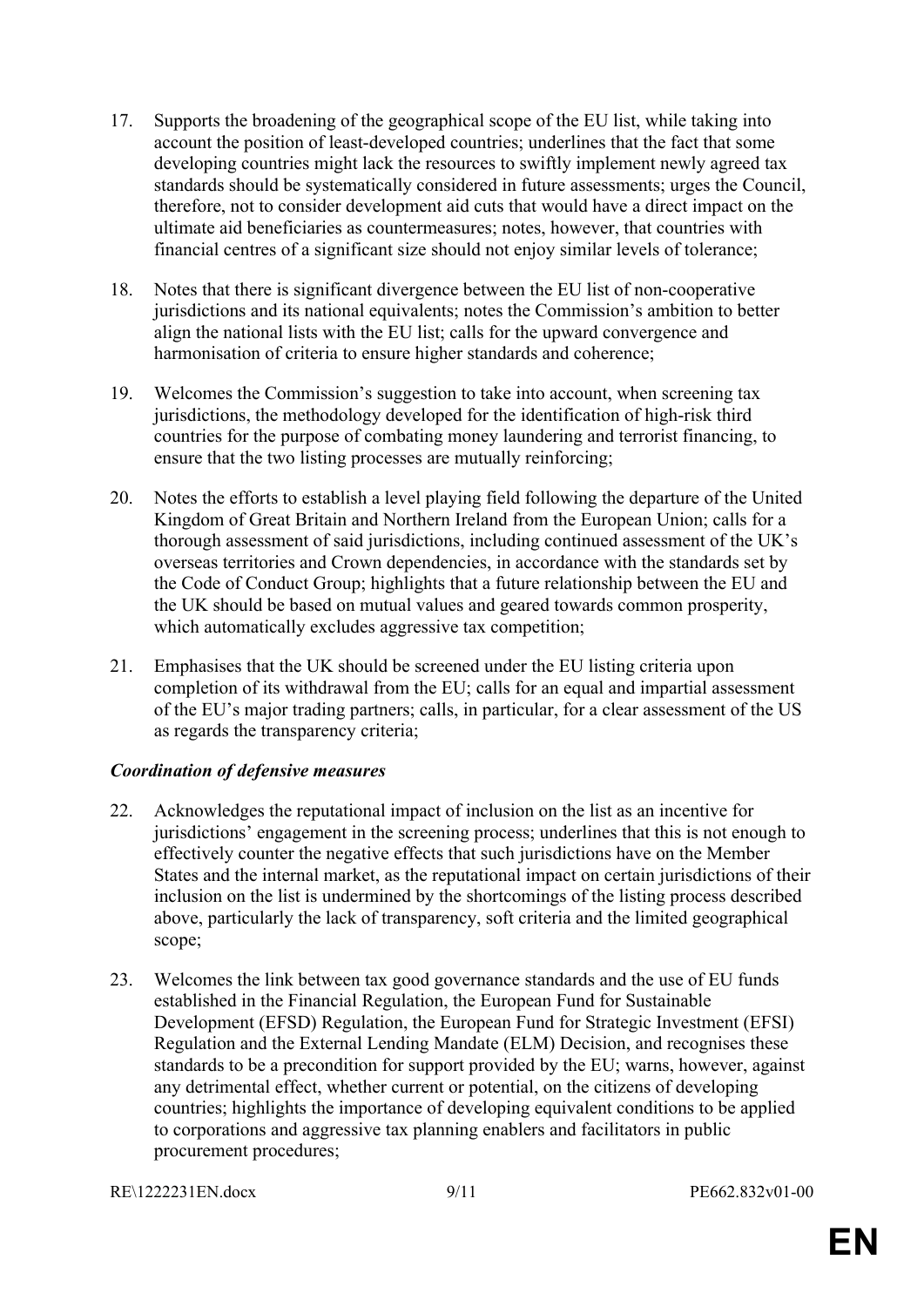- 24. Calls for State aid rules and Member States' national support programmes to ensure that businesses with economic links to non-cooperative jurisdictions, such as those resident for tax purposes in such jurisdictions, are not eligible for support; emphasises the importance of this in the context of intra-European solidarity and trust-building between Member States; recalls that transparency through public country-by-country reporting for all sectors is needed to ensure that this is the case; calls on the Council to urgently conclude discussions and adopt its general approach on the legislative proposal;
- 25. Supports and calls for the strengthening of the additional audit and due diligence requirements for companies and investors established in non-cooperative jurisdictions; sees defensive measures as critical in order for the list to have impact;
- 26. Notes that strict countermeasures would reduce tax avoidance incentives; highlights that the EU toolbox of defensive measures is undermined by discretionary application by individual Member States; calls on the Commission, therefore, to consider putting forward a legislative proposal for coordinated defensive measures against tax avoidance and evasion, taking into account the negotiations on Pillar II of the Inclusive Framework or on a minimum effective tax rate at EU level, which could include the following:
	- a) Non-deductibility of costs;
	- b) Reinforced Controlled Foreign Company (CFC) rules;
	- c) Withholding tax measures;
	- d) Limitation of participation exemption;
	- e) A switch-over rule;
	- f) Consequences for public procurement and State aid;
	- g) Special documentation requirements;
	- h) Suspension of double tax treaty provisions;

notes that any tax measures applied to companies should be conditional on linking rules indicated when specific harmful criteria are met by the transaction or by the taxpayer concerned; considers that these measures should be equally applicable in relations between a Member State and a third country and in relations between Member States;

- 27. Notes the 'grey list' for jurisdictions that are not compliant but are committed to change; calls on the Council and Member States to introduce specific measures such as increased audits or enhanced 'know your customer' policies for transactions and due diligence for those jurisdictions;
- 28. Calls on the Commission to list which agreements between the EU and third countries or regions have failed to include a 'good governance clause' as required by paragraph 3.1 of the Commission communication on an external strategy for effective taxation and outlined in the Council conclusions of 25 May 2018, which adopted the standard